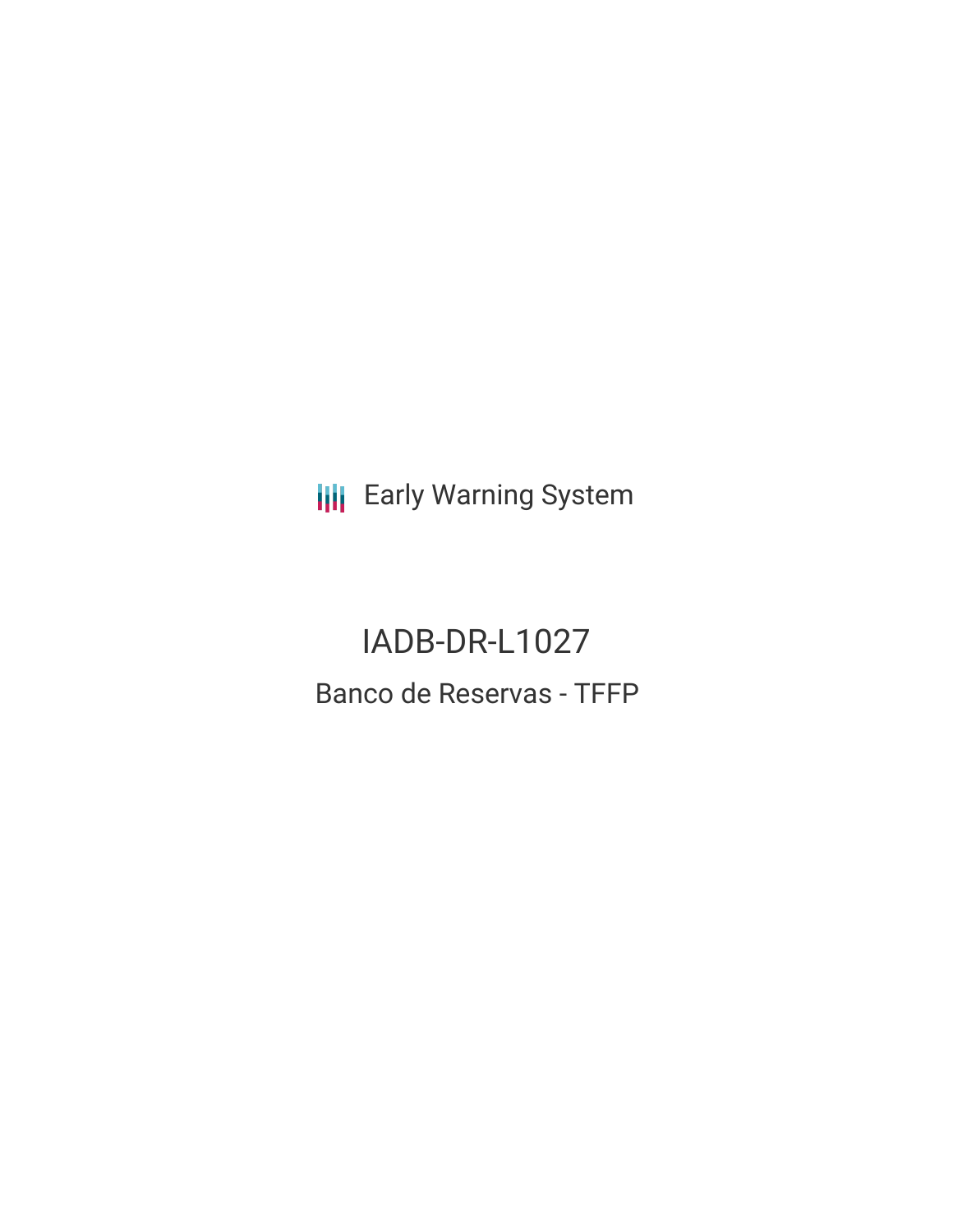## **Quick Facts**

| <b>Countries</b>               | Dominican Republic                     |
|--------------------------------|----------------------------------------|
| <b>Financial Institutions</b>  | Inter-American Development Bank (IADB) |
| <b>Status</b>                  | Approved                               |
| <b>Bank Risk Rating</b>        | U                                      |
| <b>Voting Date</b>             | 2016-11-07                             |
| <b>Borrower</b>                | Banco de Reservas                      |
| <b>Sectors</b>                 | Finance                                |
| <b>Investment Type(s)</b>      | Loan                                   |
| <b>Investment Amount (USD)</b> | $$80.00$ million                       |
| <b>Project Cost (USD)</b>      | \$30.00 million                        |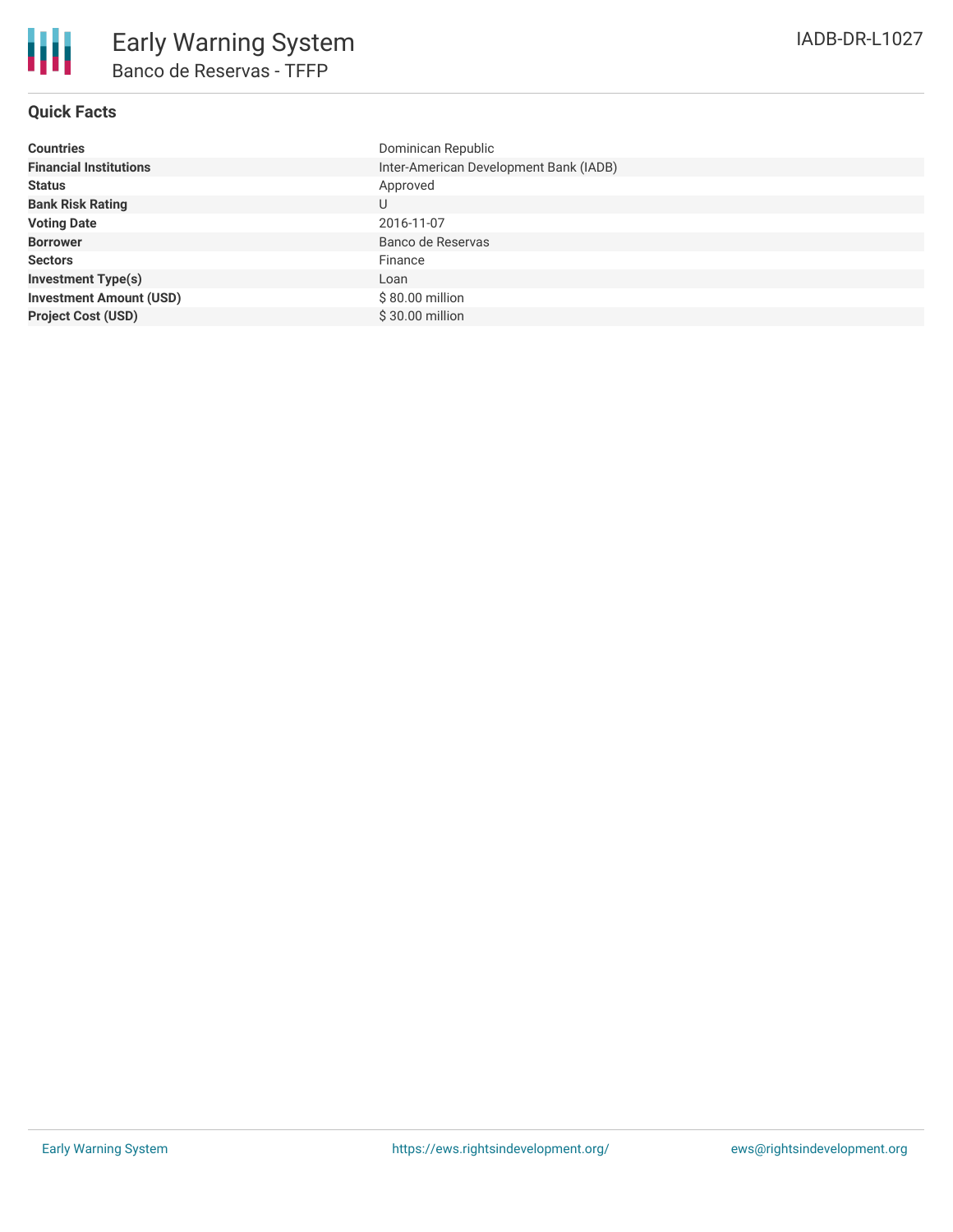

# **Project Description**

From IDB: "The objective of the transaction is to promote trade finance activities in the country."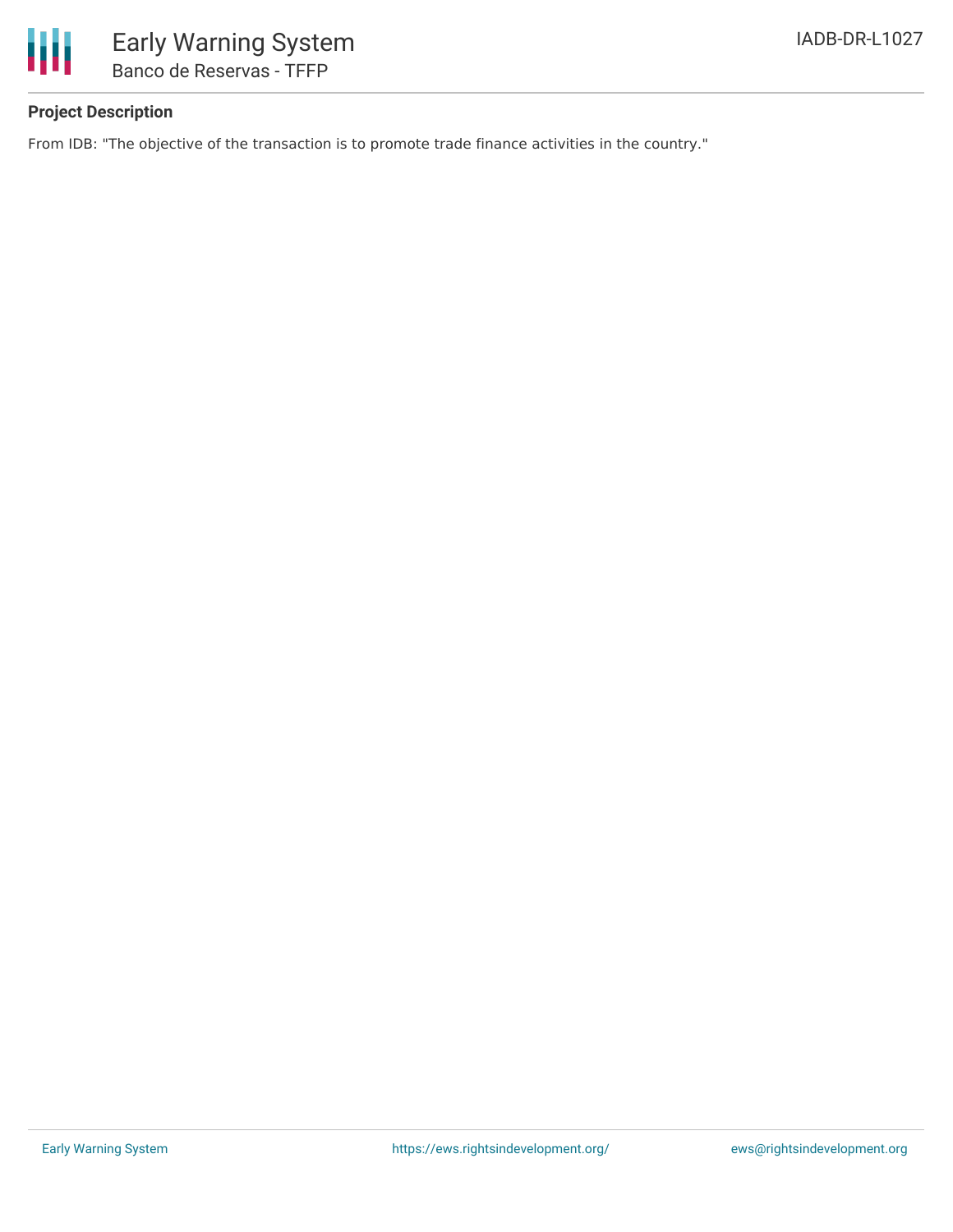### **Investment Description**

• Inter-American Development Bank (IADB)